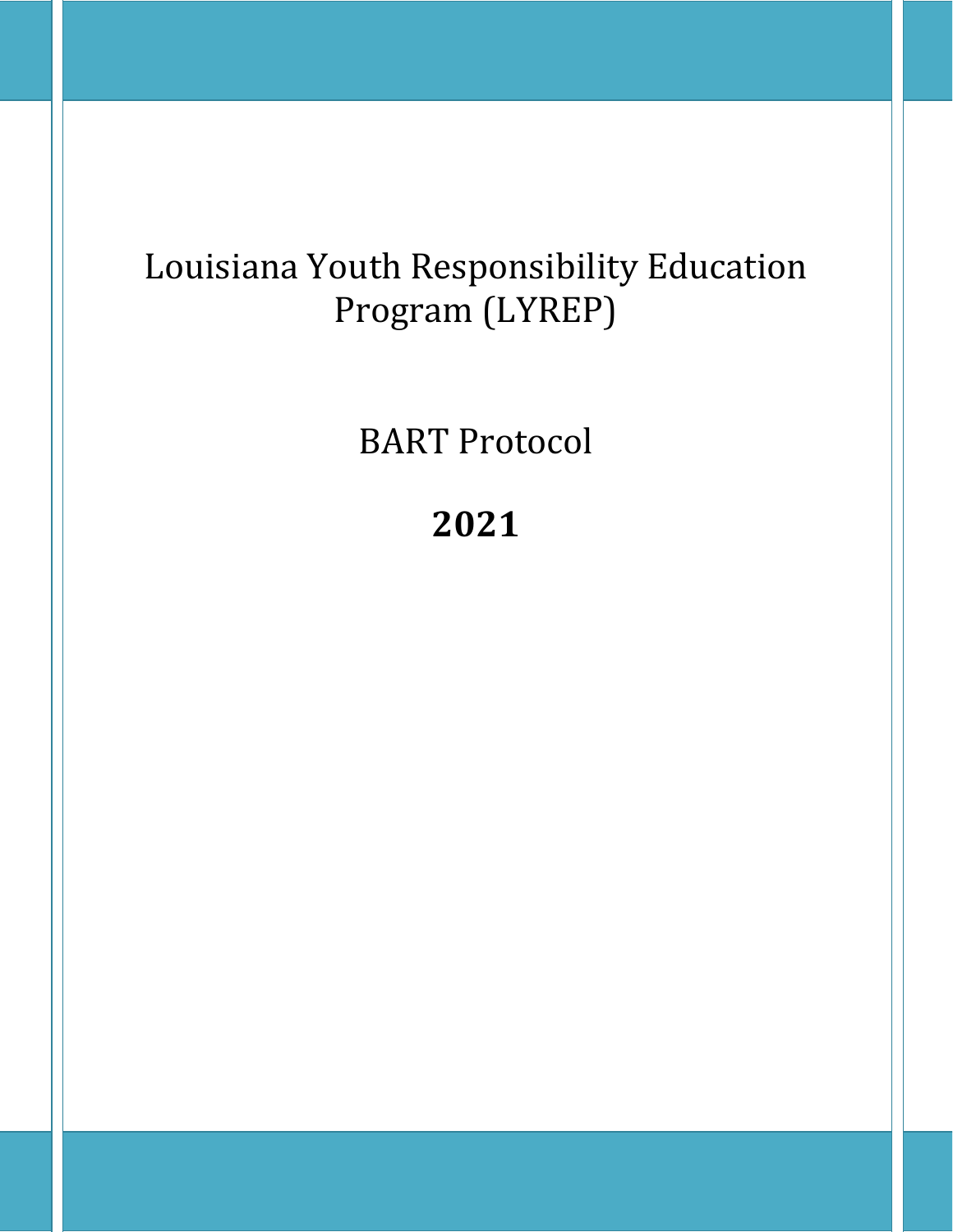# Contents

| Ι.    |  |
|-------|--|
| П.    |  |
| Ш.    |  |
| IV.   |  |
| V.    |  |
| VI.   |  |
|       |  |
|       |  |
| VII.  |  |
| IX.   |  |
| Х.    |  |
| XI.   |  |
| XII.  |  |
| XIII. |  |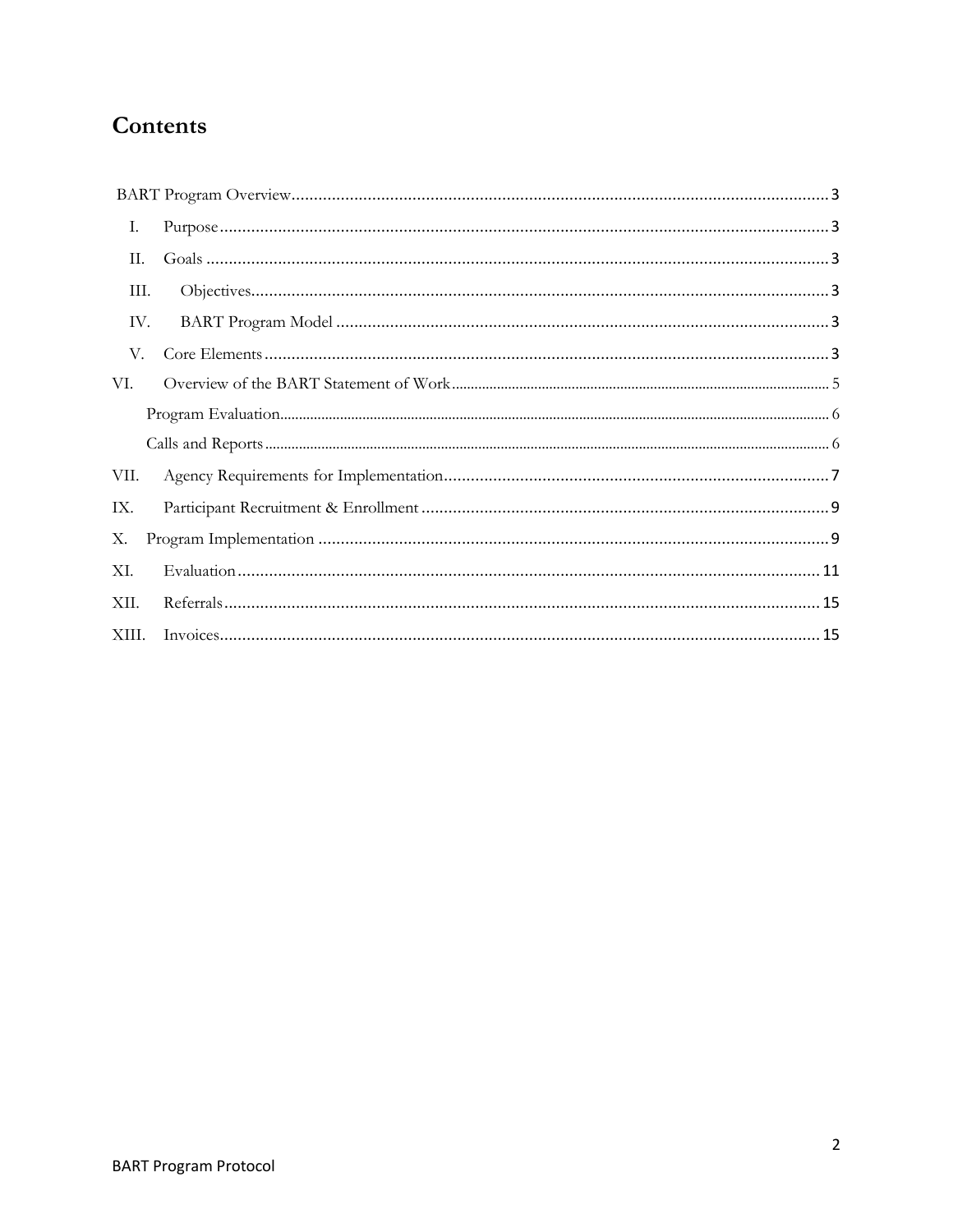# <span id="page-2-0"></span>**BART Program Overview**

#### <span id="page-2-1"></span>**I. Purpose**

The purpose of the Personal Responsibility Education (PREP) project is to decrease STDs, HIV/AIDS and pregnancy among high-risk, African-American youth in Louisiana. The Becoming a Responsible Teen (BART) is a group-level youth development intervention designed to reduce HIV risk behaviors among, African American youth, ages 14-18. A group-level youth development intervention which use group discussion, interactive and small group activities, and role plays to encourage youth to clarify their own value about sexual activity, make decisions that will help avoid becoming infected with HIV, and learn skills to put their decisions into action. In addition, facilitators demonstrate proper condom use and emphasize the importance of healthy relationships.

This contract is 100% federally funded through the State Personal Responsibility Program with funds from the Administration on Children, Youth and Families, Office of Adolescent Health.

### <span id="page-2-2"></span>**II. Goals**

The goal of the BART project is to reduce teen pregnancy and HIV/STD incidence among youth in Louisiana through:

- Increasing HIV/STD knowledge and risk-reduction skills
- Positively impacting attitudes and beliefs surrounding HIV/STD and pregnancy risk reduction
- Changing sexual risk behavior (decreasing high risk behavior and increasing risk-reduction practices)

# <span id="page-2-3"></span>**III. Objectives**

Each agency will reach between 60-120 African-American teens between the ages of 14-18 in a community setting during the fiscal year. Each participant will complete all BART programming, entrance and exit survey.

#### <span id="page-2-4"></span>**IV. BART Program Model**

BART is led by two adult facilitators, social-skills training intervention aimed at reducing HIV sexual risk behavior among African American teens, ages 14-18. It consists of eight 90-minute sessions, delivered by two adult male/female facilitators in a community-based setting. The sessions are designed for 6-15 participants and is culturally relevant and include behavioral skills practice, group discussions, lectures, role-playing, and take-home exercises called 'Thought Works'.

# <span id="page-2-5"></span>**V. Core Elements**

The list below contains core elements that are essential to implementing the BART program with fidelity to the program model and cannot be altered during programming. For more detailed information on the BART intervention, please visit the website: louisianahealthhub.org.

1. Conduct small-group sessions that meet the session goals.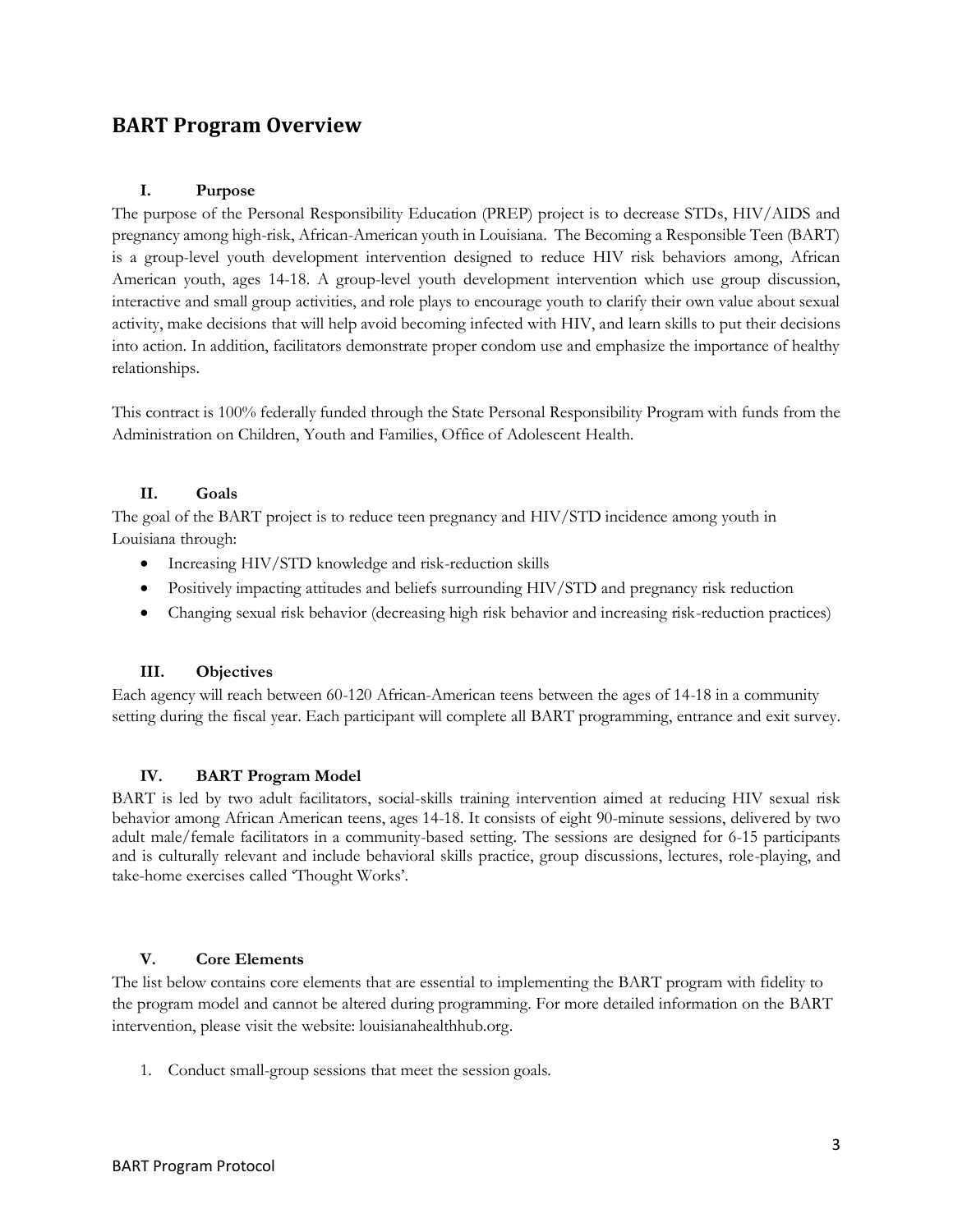- 2. Implement BART with male/female, heterosexual teens who have had sexual intercourse\* and are between the ages of 14-18 (inclusive).
- 3. Use two skilled adult male/female facilitators, who is knowledgeable about youth culture to implement BART group sessions.
- 4. Use materials that are age, gender, and culturally appropriate to motivate gender and ethnic pride and to maintain teens' interest throughout the sessions.
- 5. Train teens in assertive communication skills to demonstrate care for their partners and to negotiate abstinence or safer sex behaviors.
- 6. Teach teens proper condom use. BART is designed to foster positive attitudes and norms towards consistent condom use and to provide teens the appropriate instruction for placing condoms on their partner.
- 7. Discuss triggers that make negotiating safer sex for teens challenging.
- 8. Emphasize the importance of partner involvement in safer sex; the homework activities are designed to involve their partners.
- 9. Deliver intervention to teens in community-based settings, not in a school-based setting or during school hours.

\**The Louisiana BART project does not require participants to be sexually experienced. This alteration has been cleared by BART curriculum developers and PREP project officers.*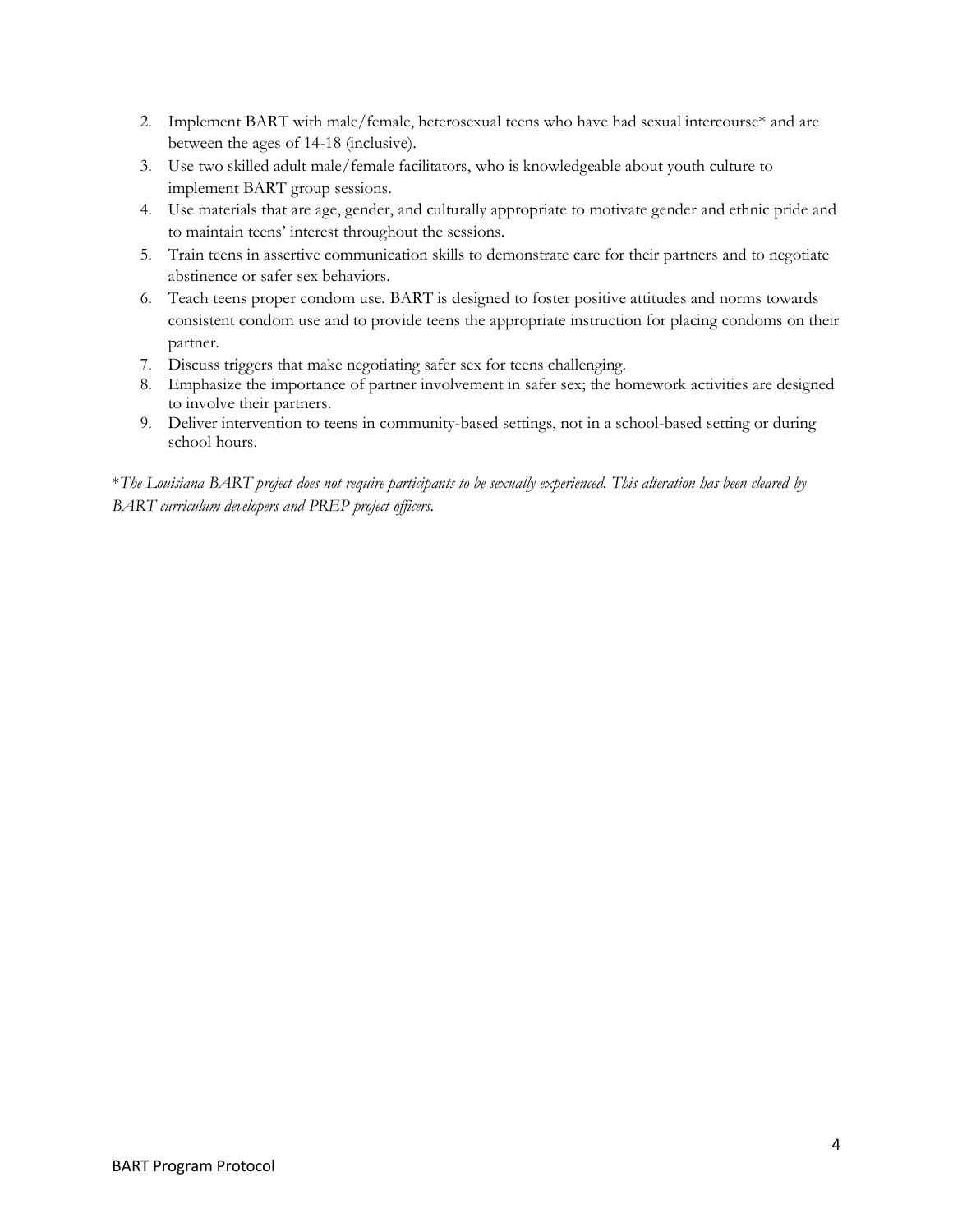# <span id="page-4-0"></span>**VI. Overview of the BART Statement of Work**

# **PERFORMANCE INDICATORS**

The contractor will be reimbursed through a fee-for-service structure. Reimbursement will correspond with the following performance indicators:

# **Training & Technical Assistance**

- 1. Site Visits: 1 annual visit (1 total units)
	- a. An annual site visits will occur during the project year.
	- b. Annual site visits must include the adolescent health coordinator, the regional prevention coordinator, the BART project coordinator and the program director.
	- c. The contractor will receive a checklist prior to the site visit data outlining site visit expectations. This checklist will also be available in the project protocol.
	- d. Documentation required for reimbursement: Completed site visit checklist, signed by adolescent health coordinator, regional coordinator and program director.
- 2. Statewide Meetings: One 4-day meeting (4 total units)
	- a. Two adult facilitator and the BART program coordinator must attend the statewide meeting. Additional BART staff are invited to attend, should their schedules permit. No extra funding will be provided for the attendance of additional staff.
		- i. The statewide meeting may occur over a weekend, to ensure near-peer facilitators attendance will not conflict with potential school commitments.
		- ii. Ideally, each agency will send an adult facilitator and two near-peers. However, as long as three representatives attend, the requirements are satisfied.
	- b. Contractor will be responsible for travel arrangements, lodging and any per diems necessary for statewide meeting attendance.
	- c. Two travel days are included in the statewide meeting reimbursement.
	- d. Documentation required for reimbursement: Statewide meeting agenda, Statewide meeting sign-in sheet (verified by adolescent health coordinator).
- 3. Training: 1 annual new facilitator training (1 total units)
	- a. New facilitator trainings will occur as needed throughout the program year
	- b. New facilitator trainings will include but not be limited to the following topics: STD/HIV101, Group Facilitation, LGBTQ inclusivity and BART curriculum training.
	- c. Contractor will be reimbursed for attendance at a new facilitator training only once. Staff may attend additional trainings, but will not be reimbursed for those additional trainings.
	- d. Documentation required for reimbursement: Training sign-in sheet.

# **Foster Community Support**

- 4. Community Advisory Board Meetings: 12 meetings (12 total units)
	- a. BART Community Advisory Board (CAB) meetings must be held 12 times per year.
	- b. CAB members must include at least seven core members. These core members may not be staff members or family members.
	- c. CAB meetings may not be part of a staff meeting, and must take place when community members are able to participate.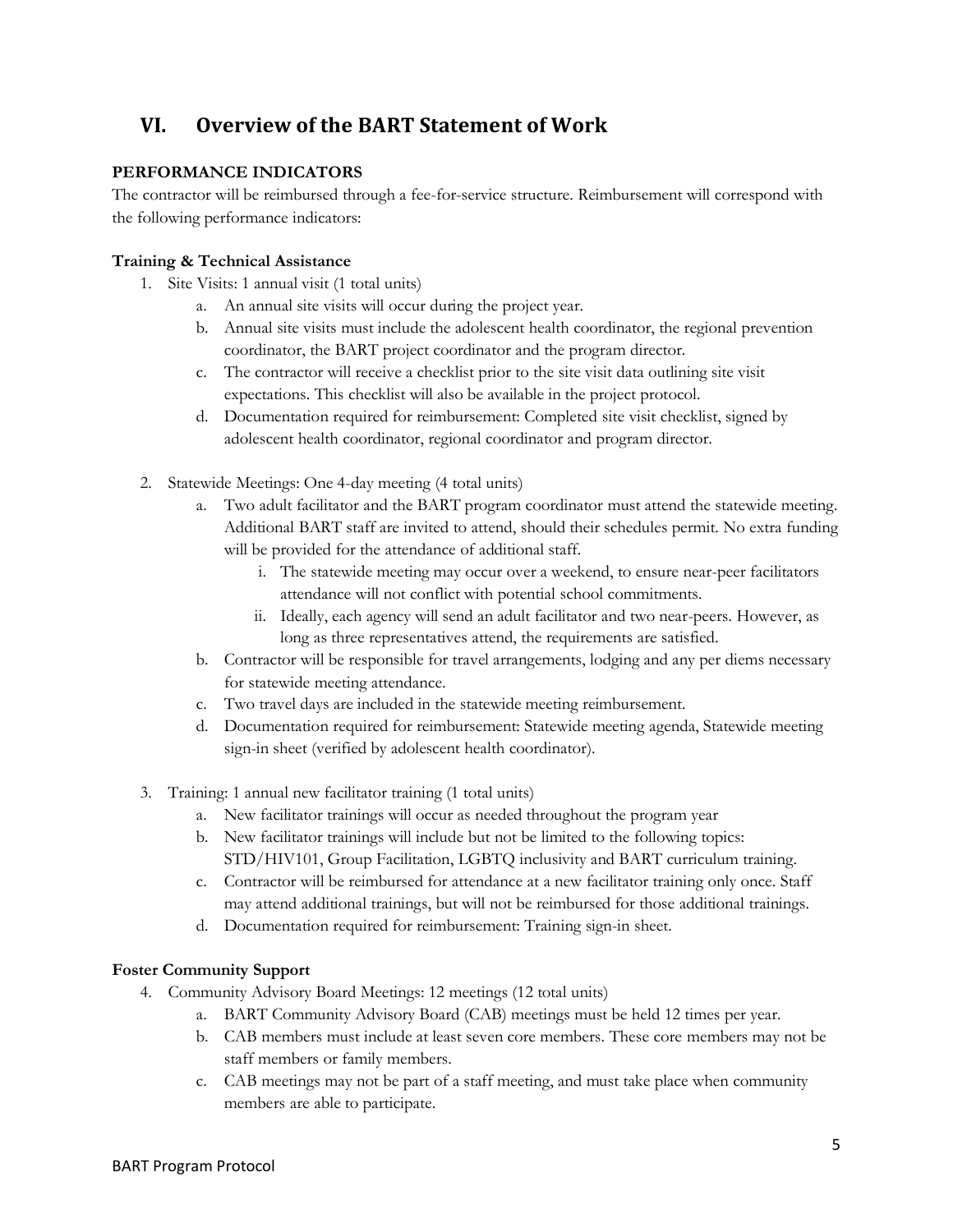- d. At least five members must be present at a CAB meeting.
- e. Documentation required for reimbursement: Sign-in sheet, Agenda, Minutes

### **Program Implementation**

- 5. Program Implementation: Qualified participants completing one session (240/320/400 total units)
	- a. Contractor will implement BART sessions with between 6 and 15 qualified participants.
		- i. A qualified participant is a 14-18-year-old female/male that self-identifies as being African American.
	- b. Documentation required for reimbursement: Session sign-in sheets, Session log.
- 6. Participant Retention: Qualified participant completing BART program (60/80/100 total units)
	- a. Participants must complete all eight BART sessions to be considered "retained" in the BART program.
	- b. If a participant is unable to complete all eight BART sessions in one cycle, they may discontinue participation in their original cycle and finish programming in the next cycle. i. More information on attendance policies can be found in program protocol.
	- c. Documentation Required: Sign-in sheets, Session Log.

### <span id="page-5-0"></span>**Program Evaluation**

- 7. Process Evaluation: 60/80/100 evaluation participants (60/80/100 total units)
	- a. The contractor will submit copies of the following forms to SHP for each program cycle: De-identified sign in sheet, fidelity monitoring forms, participant evaluation forms, and participant entrance and exit surveys.
	- b. Documentation required for reimbursement: Evaluation Checklist completed and signed by SHP evaluation manager.
- 8. Outcome Evaluation: 3 & 6 month surveys (150/200/250 total units)
	- a. The contractor will, in addition to entrance and exit survey, administer follow-up surveys at 3 and 6 months post programming for each participant.
	- b. Copies of the 3 and 6 month surveys will be sent, by program cycle, to SHP.
	- c. Each participant must receive minimum \$15 for each survey they complete to compensate for their time.
	- **d.** Documentation required for reimbursement: Cycle follow up form, Receipt of surveys verified by SHP evaluation manager.

#### **Non-Reimbursable Performance indicators**

#### <span id="page-5-1"></span>**Calls and Reports**

- 1. Conference Calls: 12 statewide calls (12 total units)
	- a. Statewide conference calls will occur on the first Thursday of each month unless otherwise noted.
		- i. At least one program representative must be present on the statewide call. This representative must be able to provide program updates and is responsible for sharing all call updates with program staff.
	- b. Documentation required: Conference Call Agendas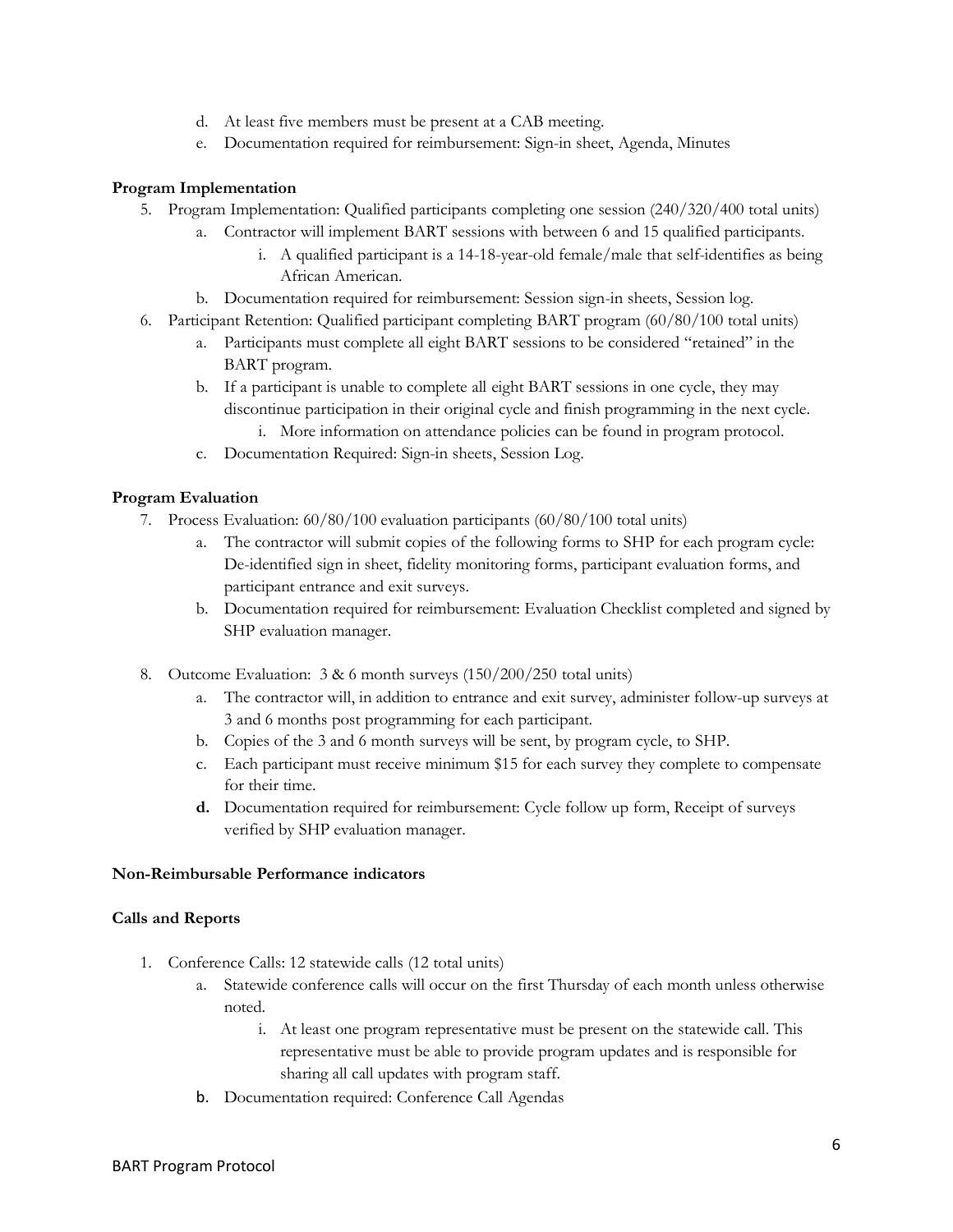# **Reporting**

- 2. Reports: 12 monthly reports, 4 quarterly reports (16 total units)
	- a. Each month, contractor will complete a monthly narrative report, where they will provide qualitative program data using the existing report template.
	- b. At the end of each quarter, contract will complete a quarterly report, where they will provide qualitative and quantitative program data using the existing report template.
	- c. Reports are due no later than the fifth working day of the following month to the adolescent health coordinator and the regional coordinator.
	- d. The executive director must review and sign off on all reports prior to submission.
	- **e.** Documentation required: Monthly and Quarterly Reports

# <span id="page-6-0"></span>**VII. Agency Requirements for Implementation**

In order to implement BART through the Louisiana PREP program, agencies must have applied for funding and been selected by the STD/HIV Program. After a contract and statement of work have been agreed upon, several requirements must be met before implementation can begin.

**Staff Selection & Training:** Each agency must have a minimum of two adult facilitators. In accordance with the core elements of the BART program, all facilitators must identify as African American females and males must meet the age requirements. Agencies may retain more than two adult facilitators, but all facilitators must receive training and certification from the STD/HIV Program to be considered legitimate facilitators.

- a. Qualities and qualifications of BART facilitators must include:
	- Strong leadership skills
	- Outgoing personality (comfortable speaking in front of groups)
	- Strong communication skills
	- Commitment to working non-traditional hours (evenings and weekends)
	- Comfortable discussing sensitive topics, including sexual risk-behaviors, HIV, STDs, condom use, teen dating violence, bullying, etc...
	- Enjoys working with youth
	- Ability to provide medically accurate sex positive, health information in a nonjudgmental fashion
- b. Once facilitators have been identified and selected, they must attend a New Facilitator training offered by the STD/HIV Program. **Facilitators are required to attend the entire training.** These trainings will be offered as needed and will include:
	- BART curriculum training
	- They may also include the following:
		- $\bullet$  HIV/STD 101
		- Undoing racism
		- Group Facilitation Skills

After the facilitation training, all new facilitators must be certified by the STD/HIV Program staff. Staff must include the Adolescent Health Coordinator, and can also include the Regional Coordinator or designated SHP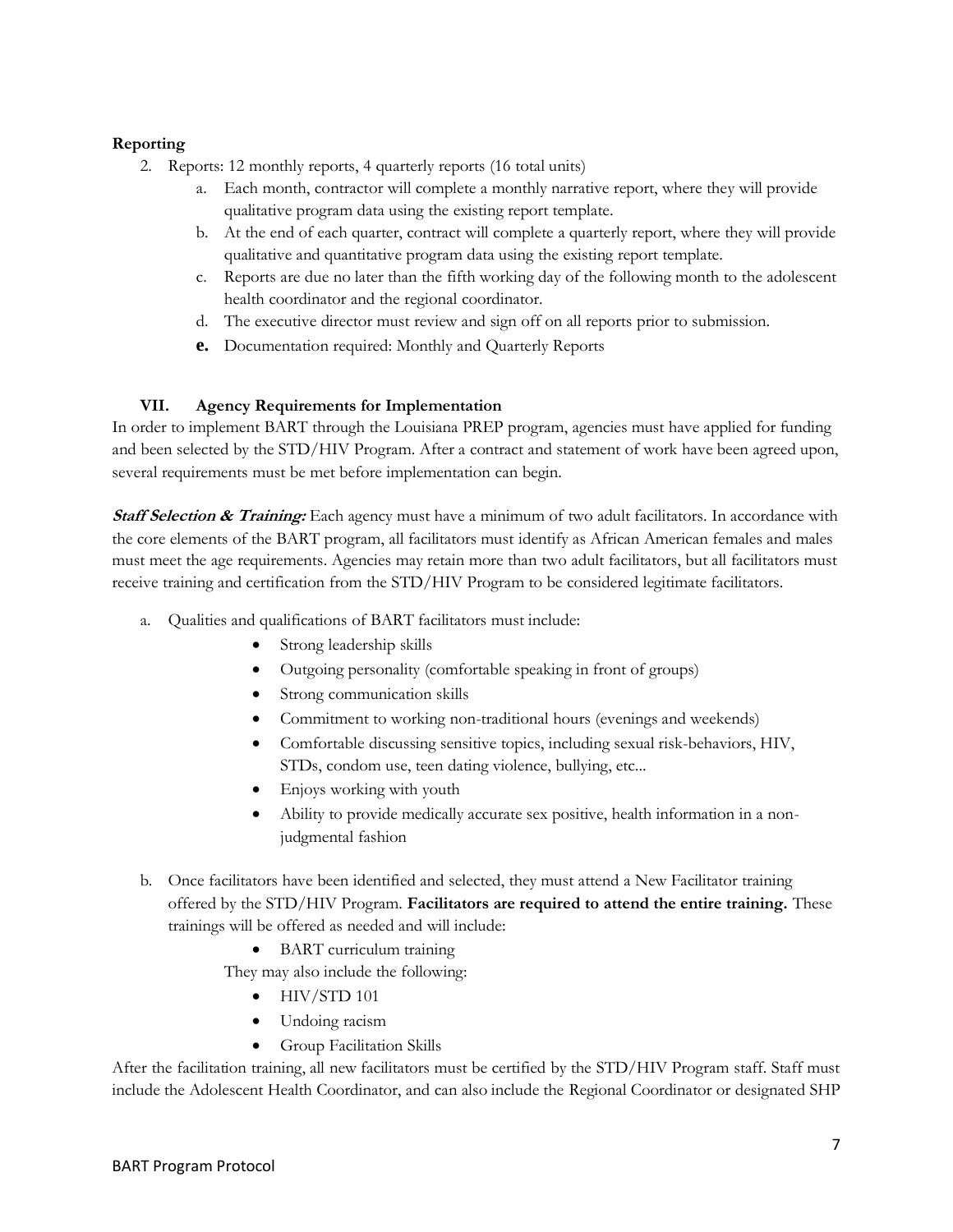staff. New facilitators will be required to model BART program sessions for STD/HIV Program staff. If only one facilitator needs to be certified within an agency, they will model the BART session with established facilitators at the agency. All prospective facilitators will be assessed with a "teach-back" tool created by BART curriculum developers. If facilitators pass the certification and complete the HIPAA certification, they may immediately begin implementing the BART project with their agency. If they do not pass certification, they will be given feedback and suggestions for improvement, and will be required to go through certification again at a later date. If facilitators are unable to pass certification a second time they will not be able to facilitate BART curriculum.

It is important to allow new facilitators *at least* two weeks between new facilitator training and certification to go through the BART curriculum with their team. Each agency must have two trained and certified **adultfacilitator** in order to implement BART programming. If for some reason an agency is lacking a required facilitator, they may temporarily utilize a trained and certified facilitator from another agency, if another agency is willing and able to share a facilitator. This is not to be considered a long-term or permanent staffing solution and is meant only to provide temporary assistance until another facilitator is identified, trained and certified. These agreements must be shared with regional and adolescent health coordinators in advance. Agencies are encouraged to create an MOA when staff will be shared more than once.

**Implementation Location:** BART sessions may be held in any number of community-based settings. Agencies are encouraged to identify a space they may use regularly for sessions, preferably on-site. Agencies are also encouraged to work with local partners to identify ideal locations for BART sessions. All locations must have capacity sufficient for 15 participants and a private space where confidential group discussions may occur. In accordance with BART core elements, BART sessions may be held in faith-based settings, but agencies must be certain that churches and faith-based sites will allow condom demonstrations and frank discussions surrounding sexual health. Agencies must also make clear to all off-site locations that no staff or parents/guardians may observe BART sessions.

# **VIII. Community Advisory Board (CAB)**

The agency must have a Community Advisory Board to support BART program activities. The purpose of the CAB is to increase community awareness of and actively support the BART Program. CAB members contributions can be but are not limited to, monetary or in-kind contributions, recruiting youth, promoting the program in the community, etc. The BART Community Advisory Board (CAB) meetings must be held in accordance with the organizations contract which details the number of meetings a year an agency must hold meetings. The CAB must include at least seven core members and these core members may not be staff members or family members. CAB meetings may not be part of a staff meeting and must take place in-person when community members are able to participate and **at least five** members must be present at a CAB meeting to meet quorum. The agency must provide the CAB Sign-in sheet, Agenda and Minutes as supporting documentation for invoicing.

**Member Recruitment:** The agency should recruit members that can actively contribute to the CAB and contribute to the purpose of the BART program. Examples are, schoolteachers, community leaders, and coaches.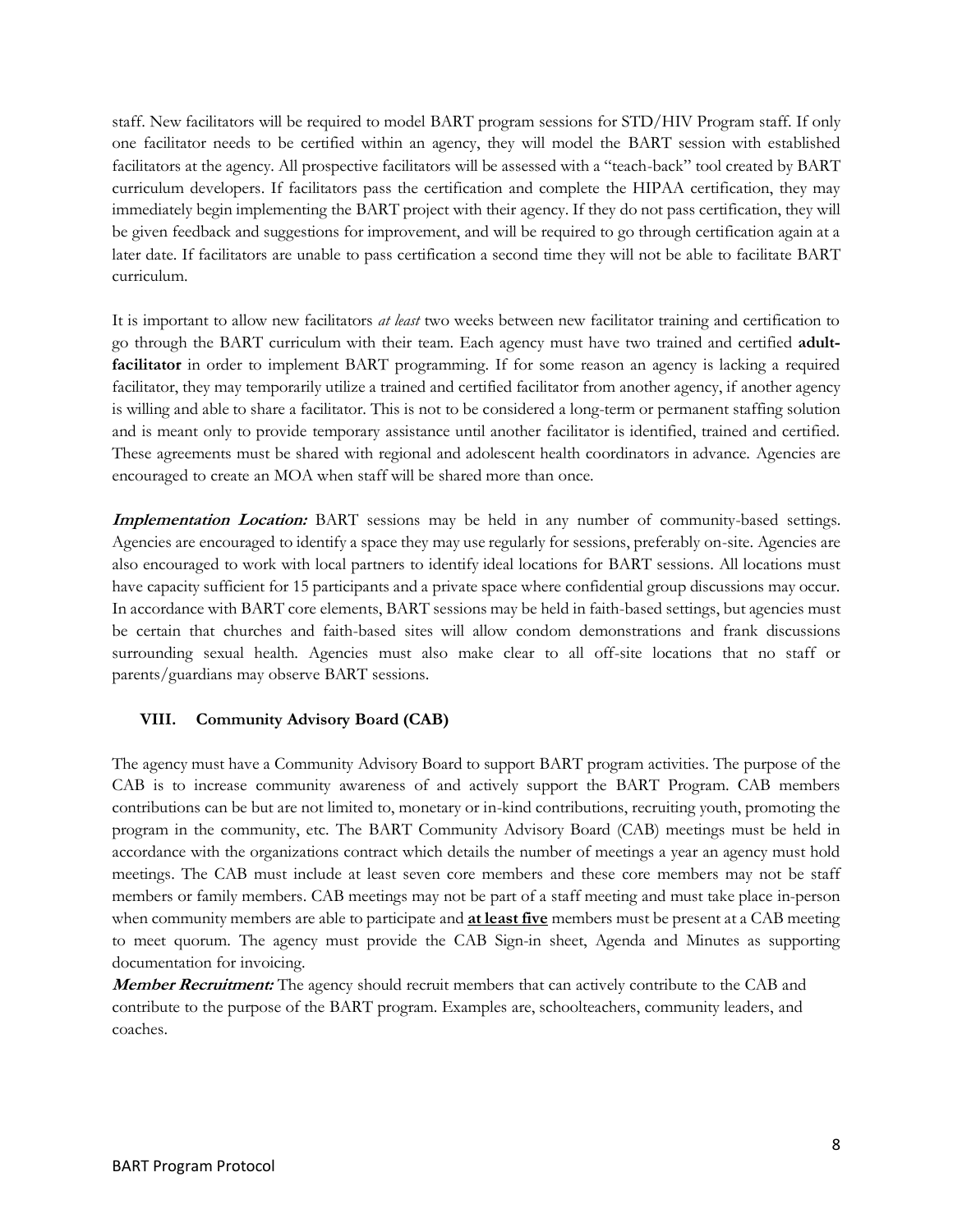# <span id="page-8-0"></span>**IX. Participant Recruitment & Enrollment**

During the recruitment process, agencies are encouraged to share information about their agency, their BART program, and the BART intervention in general.

Several items must be shared with participants, completed by participants and guardians, and returned to agency staff before participants may move forward with implementation.

BART **screener**: This screening tool assesses participants' eligibility for the BART program. All BART participants must self-identify as African American or bi-racial, and must be between the ages of 14-18. All other questions on the BART screener are for contextual purposes only. This screener should be completed before consent forms. Agencies do not need to submit these screeners for review but they must be completed as part of the recruitment documentation.

BART **parental** consent form: This form explains the BART intervention and evaluation to parents/guardians of potential participants. If participants are under age 18, this form must be signed by a parent/legal guardian before participants begin BART programming. In alternative living situations (legal emancipation, group-homes, juvenile justice facilities, etc.), attempts should be made to identify the appropriate signatory for the BART consent form. If a legal guardian cannot be located, a trusted adult should complete the parental consent form on behalf of the participant.

Participants who are **18 years of age** do not have to turn in a signed parental consent form, but are encouraged to if they still reside with their parents

These two forms must be completed for each participant **BEFORE** they may begin attending BART sessions.

All agencies must retain copies of all eligibility screeners, participant consent and parental consent forms for their records. Copies of these forms for each participant must be available on-hand during programming for coordinator review and site assessments. Regional coordinators will make routine checks on these forms. If forms are missing, agencies will be subjected to liquidated damages (as outlined in signed/executed contracts) and their BART program will be in jeopardy.

Agencies are also encouraged to advertise the BART program in their community through partnership with local newspapers, magazines, radio, and television outlets. Agencies are also allowed to share information about the BART program with schools, although they may not actively recruit during school hours. For more information on how to work effectively with schools, please consult the Adolescent and Regional Coordinators for more guidance.

# <span id="page-8-1"></span>**X. Program Implementation**

Agencies must have certain materials in order to begin program implementation, including:

- Seating for all participants
- Pens/Pencils/Markers
- Newsprint/Newsprint stand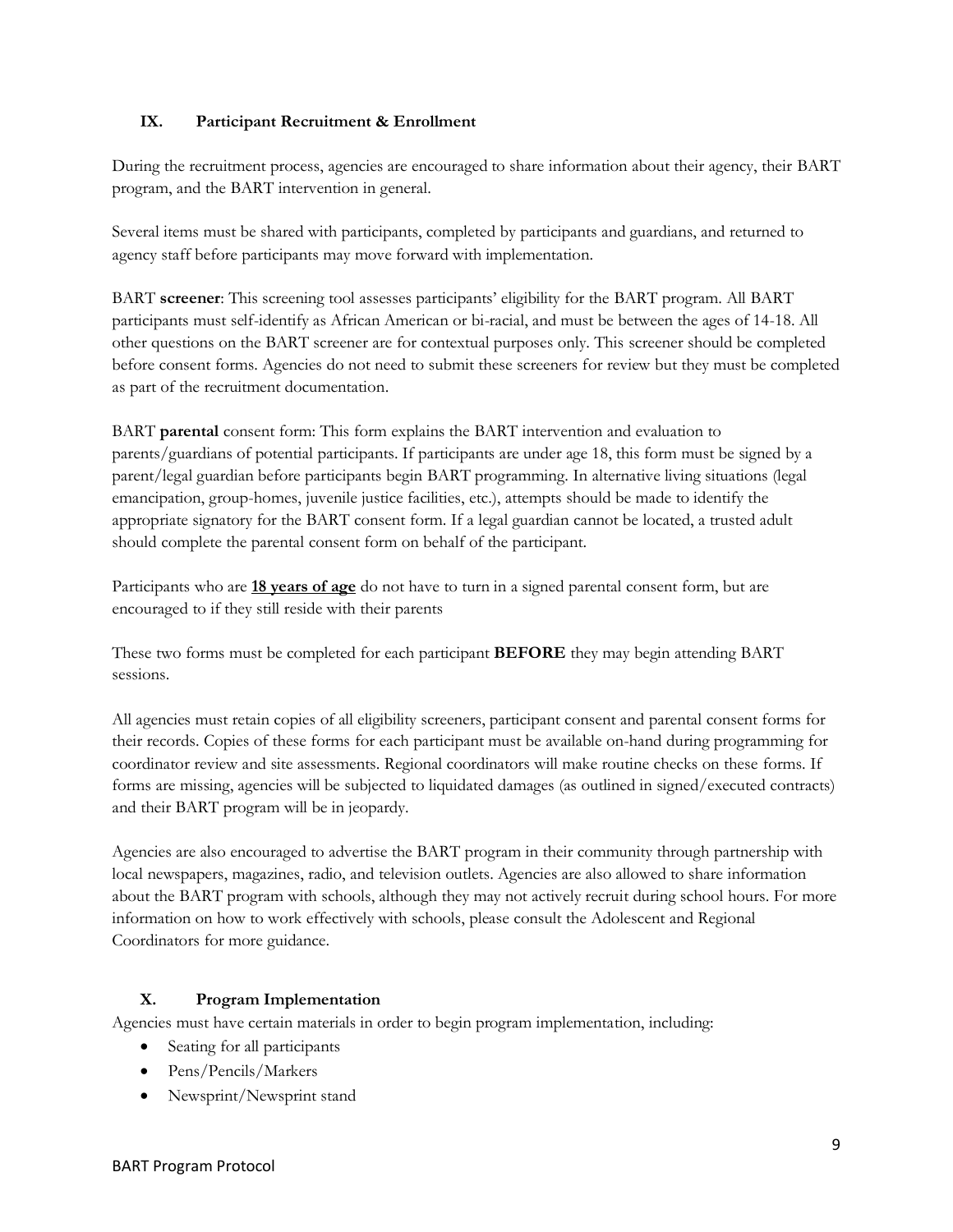- All BART participant materials (worksheets, handouts etc.) prepared for each session
- BART posters, cd's
- Tape
- Models for condom demonstrations
- Supplies for all BART activities (timer, bell, index cards, music playing device)

The BART intervention emphasizes creating a welcoming and comfortable atmosphere that emphasizes ethnic and gender pride. Agencies are encouraged to provide incentives during BART programming, including food and small gifts/prizes for participation.

Once an agency is prepared to implement a program cycle, they must notify their regional coordinator and the project evaluator of their intention to begin a program cycle at least 7 days prior to the start of the BART cycle. This notification will include the proposed dates and location(s) for the program cycle. If these dates change for any reason, it is the responsibility of the agency to communicate those changes to the coordinator and evaluator. Each agency must confirm with their regional coordinator, or designated observer, 24 hours before the cycle begins.

Program implementation regularly consists of eight sessions, lasting ninety minutes each, occurring twice a week for one month. Implementation may occur the following based on approval from the Regional Coordinator, Adolescent health coordinator

Twice a week for 8 weeks

"Boot-Camp" style programming, holding more than two program session per day or per week is not considered an acceptable implementation style. All programming must be approved in writing by a regional or adolescent coordinator.

During program implementation, an **authorized representative of the agency** or **the Regional Program Coordinator,** will observe 1 session of BART programming. Advanced notice may be given to facilitators indicating which session will be observed. If dates and/or times of sessions change, it is the agency's responsibility to alert the regional coordinator, adolescent health coordinator and evaluator. Contact information will be provided. After observation is complete, facilitator observation forms will be given to the agency within five working days of the cycle's completion via fax or email. **A corrective technical action plan will be implemented if the facilitator is unable to implement** BART **with fidelity**. If the facilitator fails to successful address the requirements of the action plan the facilitator will be required to attend a BART training. If the BART facilitator is unable to implement with fidelity after being retrained SHP BART facilitator certification will be revoked and they will no longer be certified to facilitate the BART curriculum.

Participants will sign-in at the beginning of each session. If a participant leaves a session early or arrives late (missing two or more activities), or leaves the session for a significant period of time (more than two activities) it must be noted on the sign-in sheet. They will not count for that session and therefore cannot complete that cycle of BART.

Participants are expected to commit to attending all 8 BART sessions. If a participant cannot attend a session in the program cycle, she/he must discontinue her/his participation in the program cycle, and begin programming in another cycle beginning with the first sessions she/he did not complete.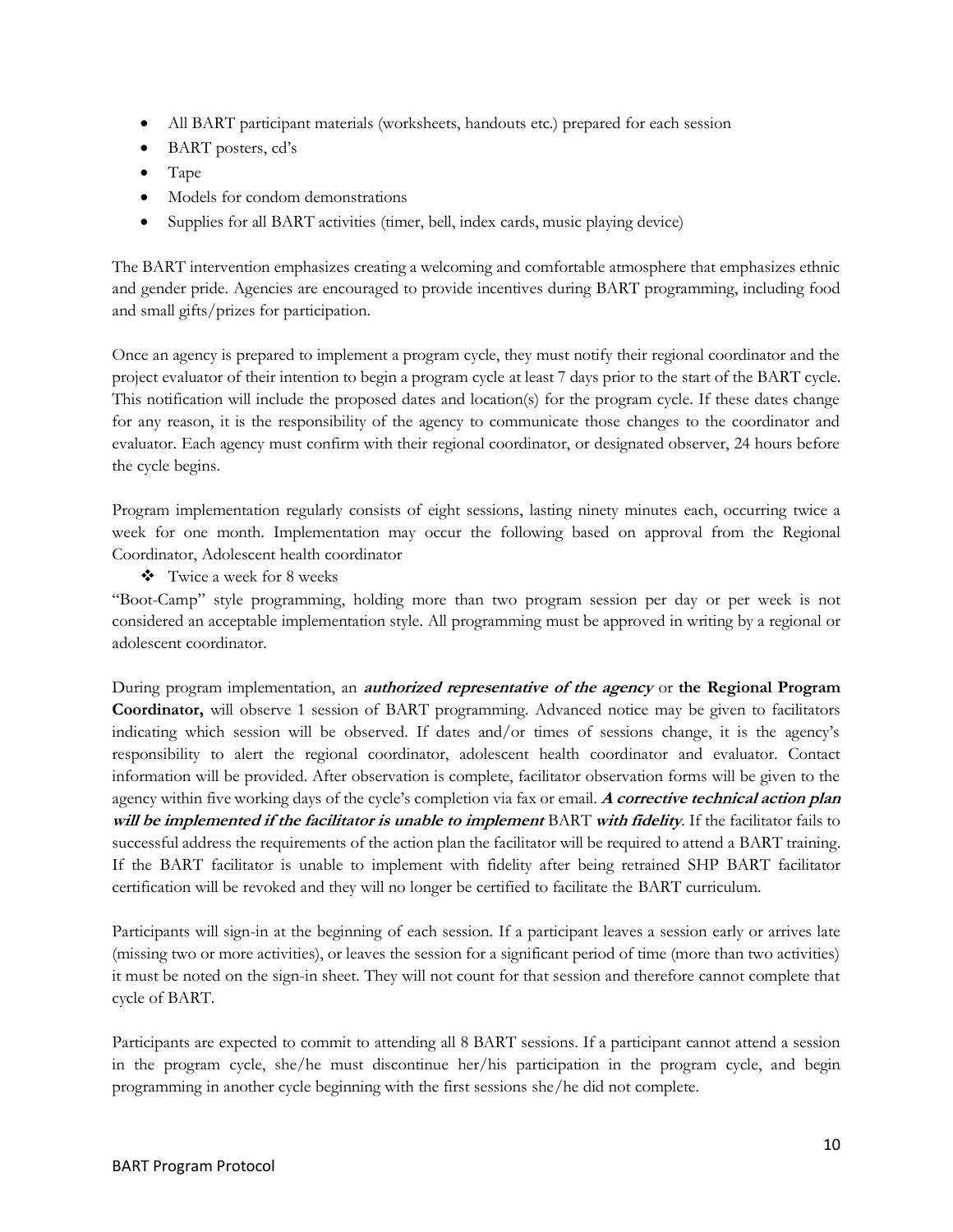Participants MUST complete the BART program in the NEXT program cycle OR within one month of the last session attended.

<span id="page-10-0"></span>Once a participant completes all BART sessions she/he will be considered a "graduated" BART participant.

# **XI. Evaluation**

BART **adult facilitators should ensure that all forms are completely filled out prior to dismissal of participants.** If there is any missing information on any forms, every effort should be made to enter the missing data to ensure data accuracy. While facilitators may scan the forms for missing data, they must make a concerted effort **not to read through the content and responses on the forms**- the information that participants provide is confidential.

# **Pre-Implementation/Recruitment**

All participants must receive the eligibility screener to ascertain that they are a teen between the ages of 14-18 and identify as African-American. The screener may be delivered orally or participants may complete the screener themselves. The eligibility criteria are NOT to be disclosed.

If participants are deemed eligible, they will receive a participant consent form and a parental consent form that they must sign and have signed. If the participant is **18 years of age**, a parental consent form is not required, and they need only to complete the participant consent form. Participants must also complete a contact information form.

Once a tentative cycle is scheduled, agencies must **email the intended cycle dates and times to the evaluator, Regional coordinator and Adolescent health coordinator** in order to receive a data collection timeline. Any cancellations or changes to these dates must be communicated to the evaluator, so that the timeline may be updated.

# **Entrance Survey**

Each participant will be assigned a random identifier from the list given to each agency by the evaluator. It is the adult facilitator's responsibility to write the random identifier on each baseline assessment, and to write down the name associated with said identifier on one secure document.

This document will be kept in a locked file cabinet, and will be used only to assign the correct identifier to each participant for follow-up assessments.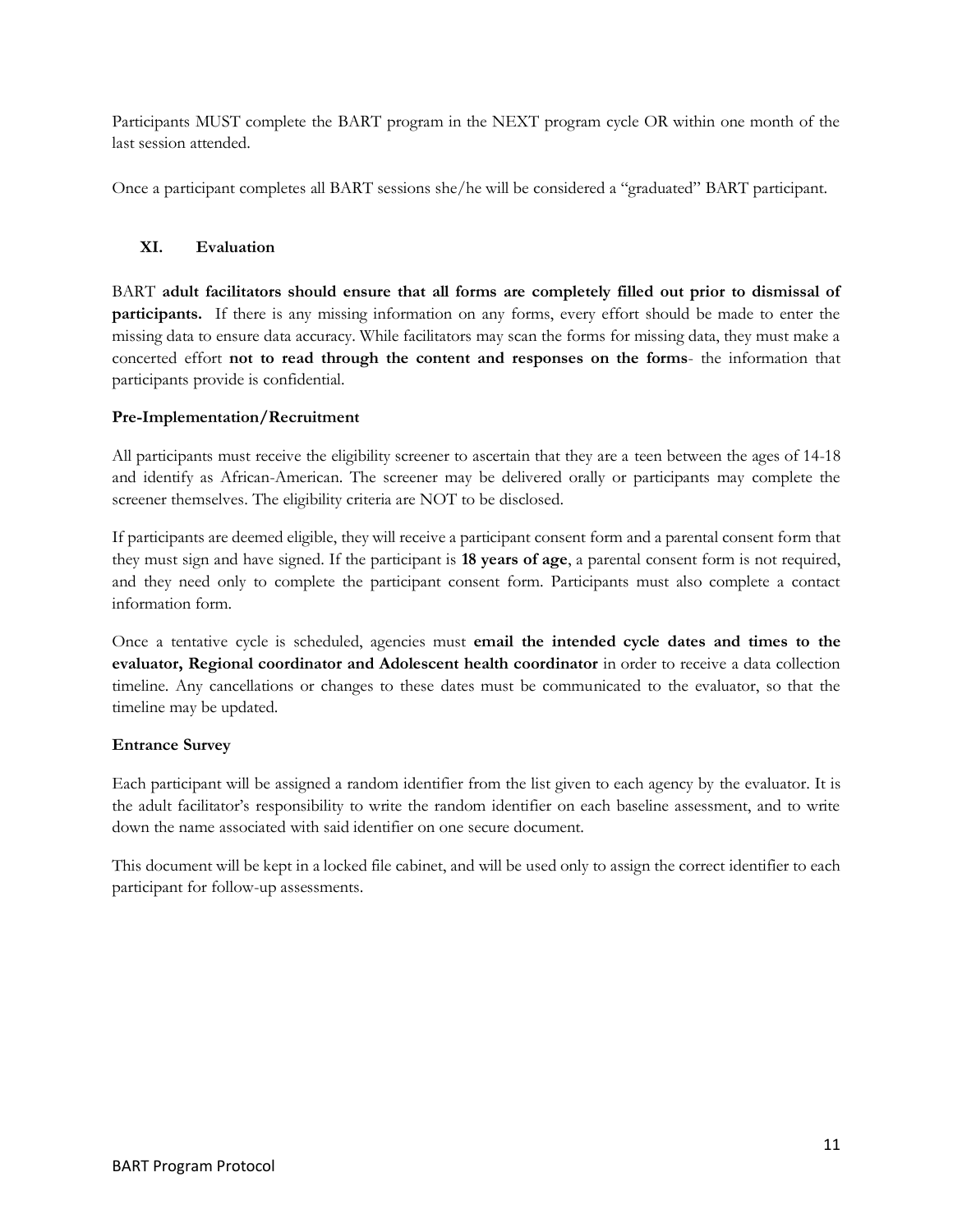# **In-depth: How to Assign a Unique Identification Number (UIN) to a BART Participant**

The correct UIN format begins with a single letter, and is followed by seven numbers. The UIN is critical to data collection and should be assembled as follows:

- 1. The single letter comes from the **agency name**, i.e. , S = SWLA, A = Acadiana CARES,
- 2. The first number of the UIN comes from the grant **year number**, i.e. 1 = first year of the grant, 2 = second year of the grant, 3 = third year of the grant, 4 = fourth year of the grant, and 5 = fifth year of the grant
- 3. The second number of the UIN comes from the current **cycle number**, i.e. 1 = first cycle of the beforementioned year, 2 = second cycle of the before-mentioned year, 3 = third cycle of the before-mentioned year, etc.
- 4. The final numbers of the UIN are the same as the **randomly generated 5-digit number** that we have provided you in an excel spreadsheet. It is imperative that you only use the numbers we have sent directly to you as any other number may be associated with a different agency. Each participant receives one UIN and uses the same UIN throughout the entire BART process. For instance, participant X should use the same UIN for the pre-test, the 3-month post-test, the 6-month post-test, and all sign-in sheets for sessions  $1 - 4$ . This is how we will be able to assess the effectiveness of BART.

Agencies should have one document that links the UINs with participant names. This master document will allow for matching between surveys. This document may be stored electronically, or as a hard copy that is stored separately from completed surveys and sign-in sheets.

When conducting the entrance survey facilitators must ensure, as much as possible, that each participant has sufficient privacy to complete the assessment confidentially.

The facilitator will guide participants through the assessment instructions. Facilitators should make themselves available throughout the room to assist in answering any questions, or providing any clarification needed by participants.

Please note that most questions are equally relevant to a participant whether or not she has ever engaged in sexual activity, and that questions asking about sexual activity offer a "not applicable" option. A participant should not generally leave a section entirely blank out of belief that the section "does not apply" to her. However, a participant ultimately reserves the right to not answer a question for any reason. If a participant refuses to answer a question or multiple questions, please note it so that it can be accounted for.

The adult facilitator will collect entrance surveys and make photocopies. **The agency must implement the FYSB OMB approved survey using the OMB approved cover sheet when distributing the surveys.** Please be careful not to miss any pages and to keep them in the correct order. The originals will be placed in a locked file cabinet (separate from the file cabinet which contains the list of unique identifiers), and the photocopies will be sent to the evaluator via certified mail.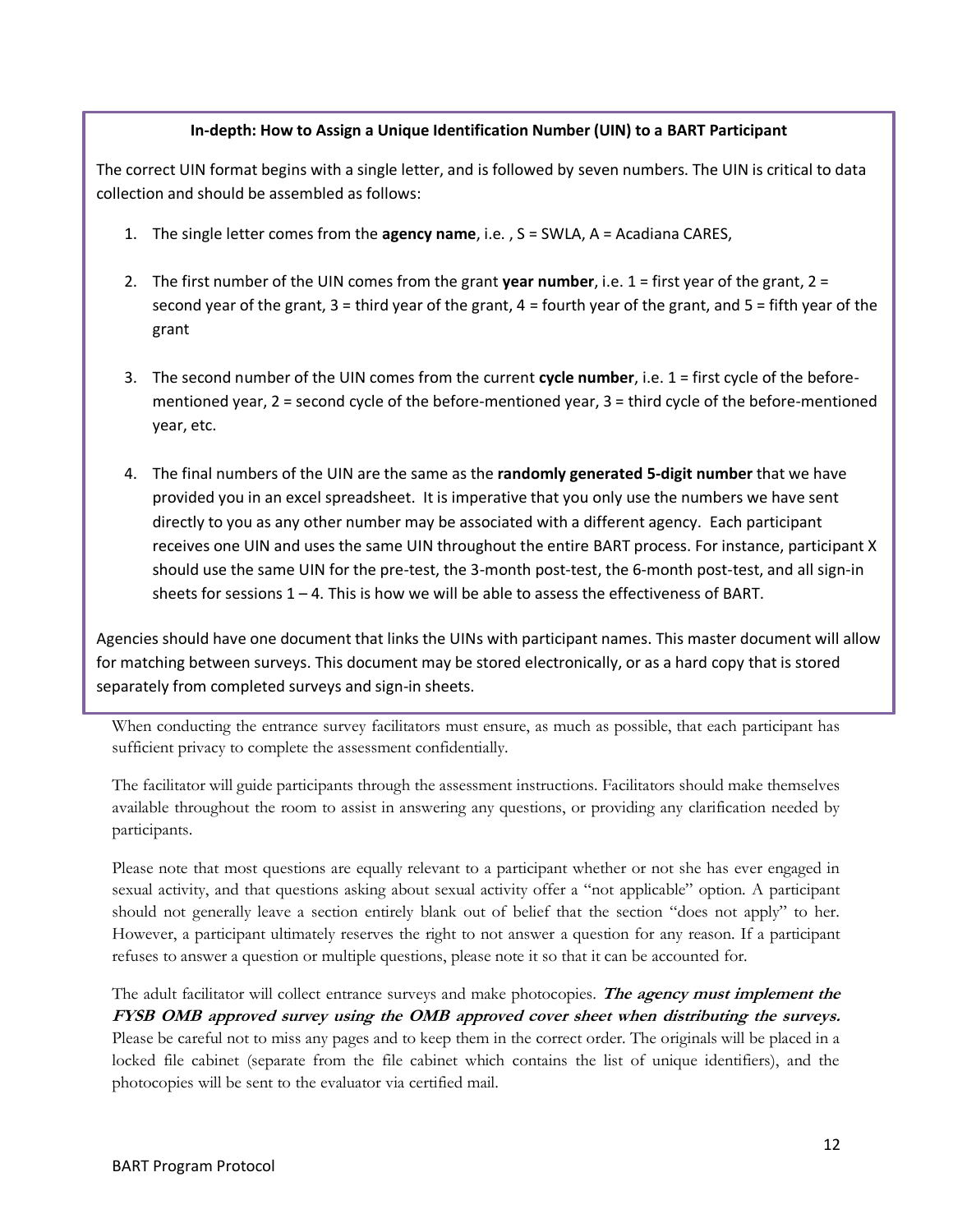# **Before each Session:**

- Ensure that all participants entering the session have had the proper consent forms signed prior to attending.
- Have all participants sign in using the attendance form included in the implementation manual. A separate attendance form will be used for each session, with a total of four forms. Facilitators will photocopy these forms. They will keep the original copies of these forms and send the photocopy to the program monitor for invoicing.
- Prepare entrance surveys with UINs for each participant.

# **After Sessions**

- **Participants will fill out the session evaluation form. Participants will not put their name on these** forms, as they are to be anonymous. Facilitators will photocopy this form, keeping the original and mailing a copy to the evaluator.
- If a participant left mid-session or if anything unusual occurred, facilitators will note this on the signin sheet to record which participants received which parts of BART. Otherwise, numbers of session evaluations should match the count of participants from the session sign-in sheet.
- The facilitation team will complete the Fidelity/Process Evaluation Form. Facilitators have up to two days to fill out the Fidelity/Process Evaluation Form, but are encouraged to complete it immediately following each session for accuracy. There will be four forms at the end of each cycle. Facilitators will photocopy this form, keeping the original and mailing a copy to Evaluator.

# **By the end of the 4th session**

 At the end of the 8th session, the BART participants will complete an **exit survey**. Each participant will be given a survey with the same UIN they used for the entrance survey. These UINs MUST match in order to link the participant responses. As with the entrance survey, facilitators will collect the surveys and photocopy them. They will the mail the photocopies of the surveys to SHP with the remaining items on the evaluation checklist.

# **By the end of each cycle**

- The BART facilitators will be observed once per cycle. An outside observer will complete a Facilitator Observation form for each facilitator once during each cycle of BART. The outside observer will provide the facilitators with the form after observation, and it will be the facilitators' responsibility to photocopy the form and mail it to SHP.
- After completing a cycle, agencies will submit an evaluation checklist with all required evaluation materials to the evaluator. The evaluation team at SHP will review the evaluation checklist to ensure that it is complete and correct. If there are any outstanding data issues, SHP will contact the agency.
- Once all data issues are resolved, SHP will sign the evaluation checklist, indicating that it is completed. SHP will then forward a signed copy of the evaluation checklist to you, your regional coordinator, and the adolescent health coordinator. **This signed evaluation checklist will then be used as documentation for the evaluation portion of an invoice.**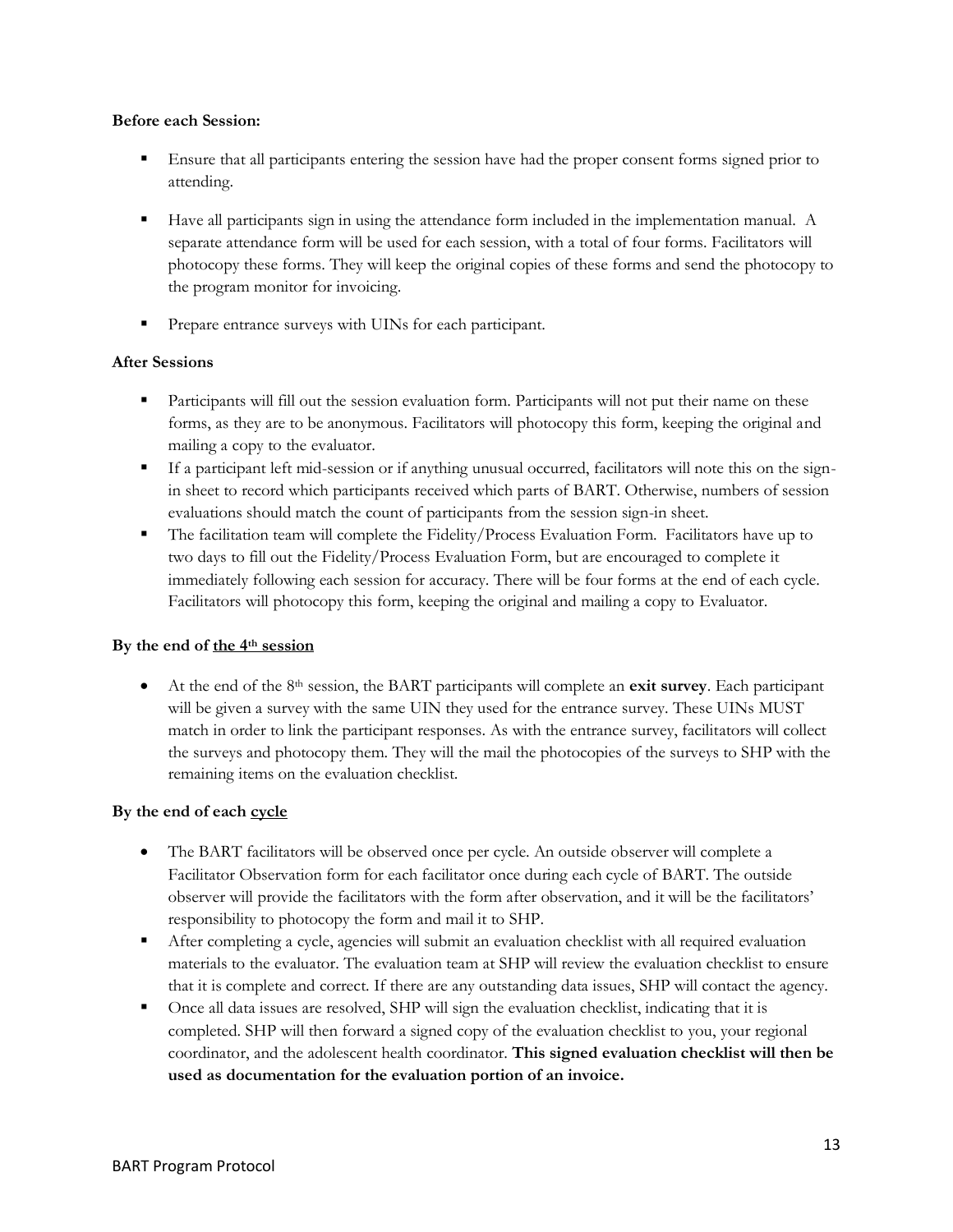Without this signed checklist, the evaluation portion of your invoice cannot be processed, and this may hold up the rest of the invoice.

# **Incentives**

Participants will be compensated for each survey in which they participate. Their compensation will be in the form of a \$15 gift card. Each agency is responsible for purchasing \$15 gift cards for completion of the pre/post survey. It is each agency's responsibility to keep track of this.

# **Data Collection**

Each participant should have the SAME unique identifier given for the baseline assessment- please refer to the shaded, blue box earlier in this document for more information about correct UIN format. Facilitators will write the unique identifier on the surveys prior to administering the survey, ensuring that each participant is given their correct identifier. Agencies must also **record the date that the test is taken** on the appropriate line at the top of the post-test.

The adult facilitator will collect the surveys and make photocopies. Again, please be careful not to miss any pages and to keep them in the correct order. The originals will be placed in a locked file cabinet (separate from the file cabinet which contains the list of unique identifiers), and the photocopies will be sent to SHP via certified mail.

# **Storage of Data**

All forms with client information must be kept and transported in a locked portable file cabinet, luggage, or container until it is permanently stored in the area designated by the facilitators. This designated area as shall only be accessible to BART staff and will be maintained in a locked room and in a locked file cabinet. Only BART staff will have access to locked files.

All forms will be kept until 2025 (five years after the anticipated project completion date). When appropriate, destruction of forms must be carried out via shredder, and shredded material must be discarded in a proper location.

**It is the responsibility of all BART staff to keep program materials secure at all times and in all settings. Please remember not to send original forms to the SHP evaluator.**